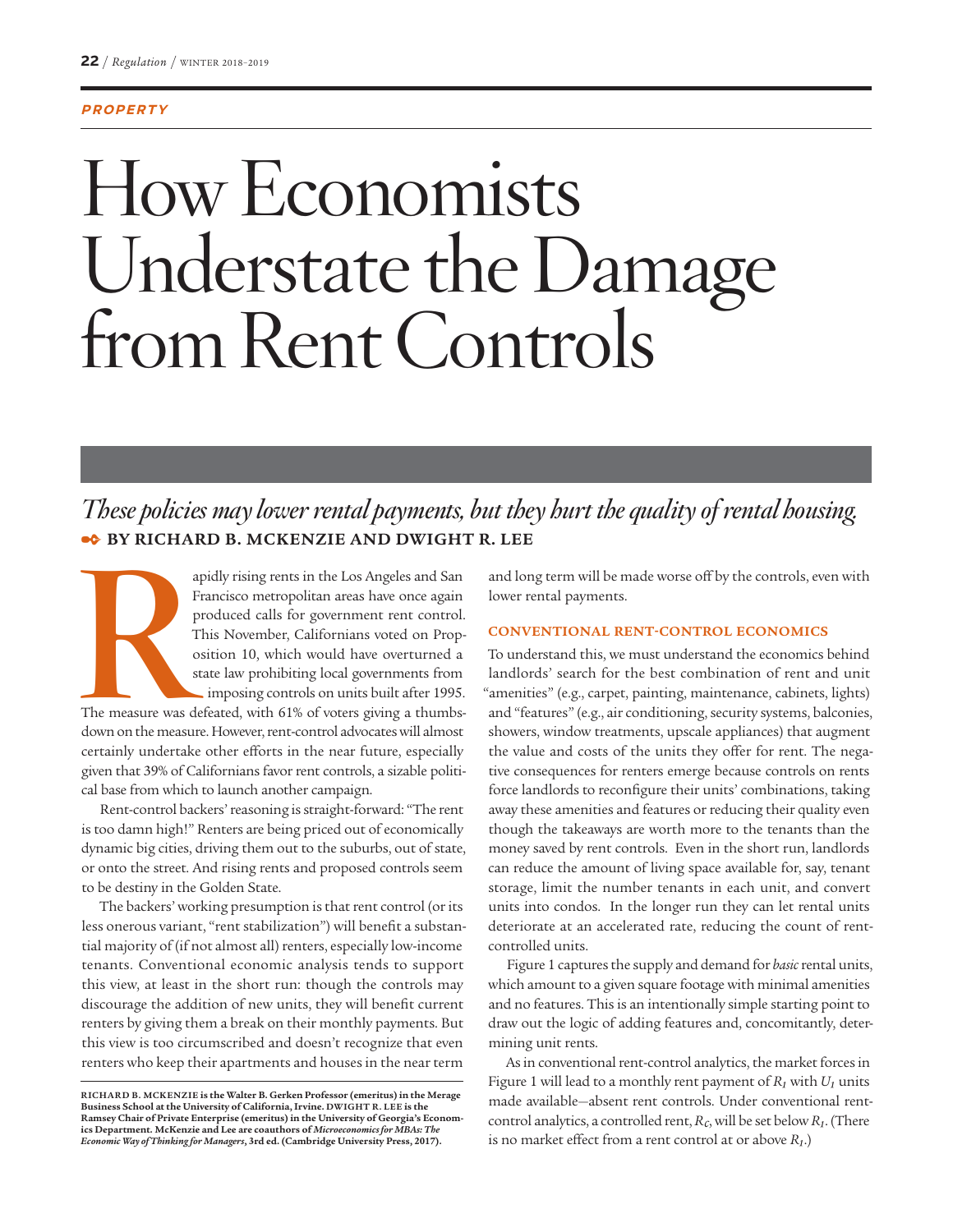

This figure illustrates how rent control alters the market equilibrium of rental housing in troubling ways:

- The controlled rent leads to a greater number of rental units demanded, *U2*, than would be demanded if the market rent were allowed to stay at *R1*.
- $\blacksquare$  The supply of units will shrink from  $U_1$  to  $U_3$  as landlords take their units off the market, convert them to condos, fail to maintain them, and shelve plans to build more rental units.
- As a result, a shortage of rental units will grow over time, ultimately equaling the difference between *U3* and *U2*.

Given the shortage, landlords can be choosier in selecting tenants. This means they will be more inclined to discriminate on whatever basis they like, including veiled discrimination for age, race, gender, or sexual orientation. Landlords can use a host of other characteristics to choose tenants, including physical attractiveness, whether the applicant has children or pets (and

how many), criminal history, and credit scores. In short, rent control will boost various non-price forms of discrimination and will likely lead to an upgrade in the average "quality" of tenants *from the landlords' perspectives.*

# **RENTAL UNIT FEATURES AND RENT CONTROL**

Rental units typically come with an array of features. Even the most basic units have toilets, sinks, stoves, and carpet. In adding features beyond basic amenities, landlords follow a fundamental economic rule: add features (and/or upgrade their quality) so long as their prospective value to tenants is greater than the costs landlords incur in adding them.

Consider the addition of air conditioning to basic units. If tenants value the air conditioning more than it costs the landlord to provide, the landlord has incentive to offer that feature. The demand and supply curves will shift, as represented in Figure 2. Because an air-conditioned unit is more desirable, the demand curve will shift outward from *D1* to *D2*, moving upward the vertical distance *ab*, which represents how much more in monthly rent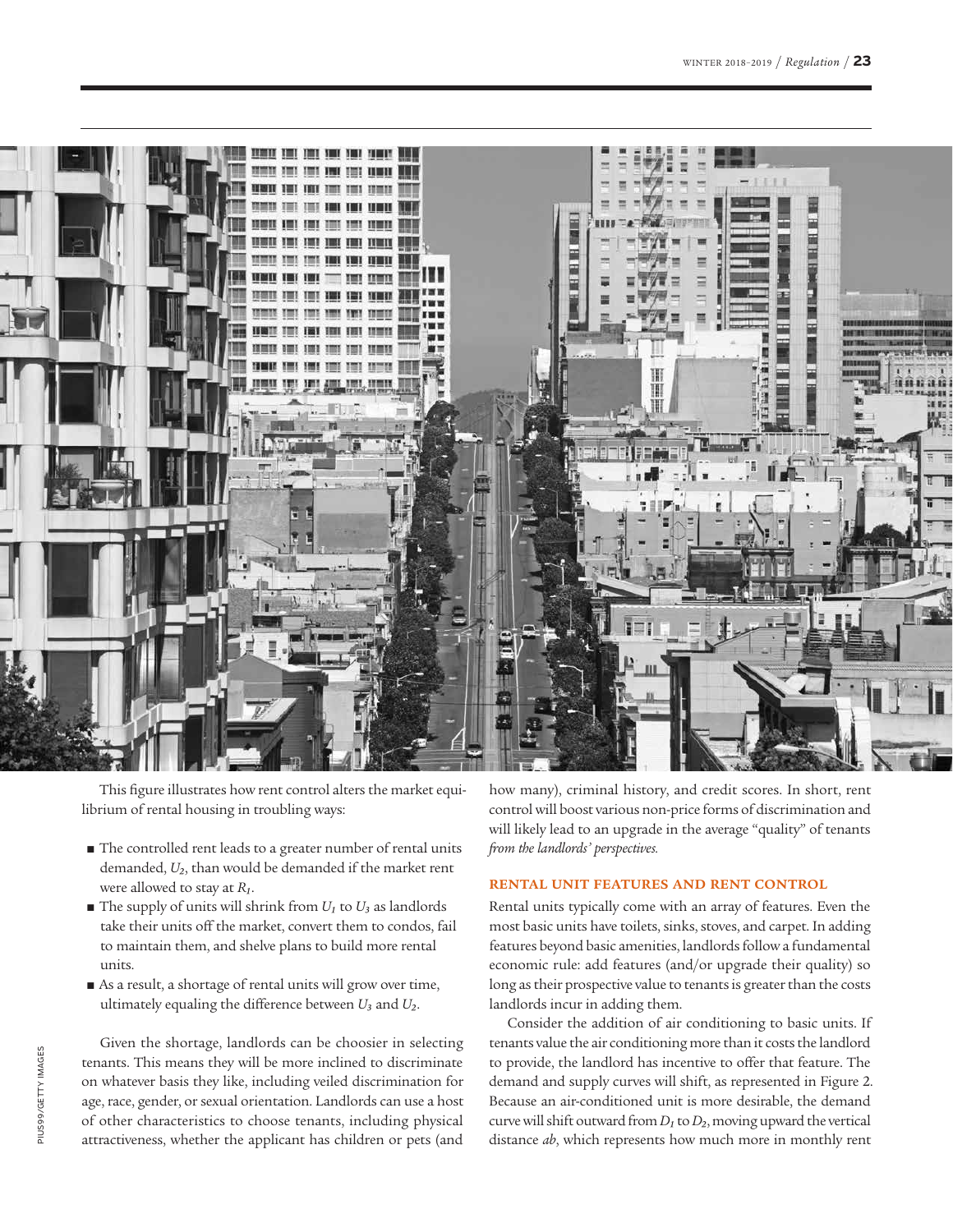#### PROPERTY

tenants are willing to pay for a basic unit with air conditioning. Likewise, the air conditioning will add to the landlord's costs, which means the supply curve will shift upward from  $S_1$  to  $S_2$ , moving the vertical distance *cd*. That distance reflects the increase in monthly rent the landlord must charge to recover the cost of the air conditioning.

Notice that the outward shift in the demand curve, *ab*, is greater than the upward shift in the supply curve, *cd*. This difference reflects the fact that the landlord will not add air conditioning unless it pays to do so, which is to say that *ab* must be greater than *cd*. If prospective tenants were only willing to pay \$100 a month more for a rental unit with air conditioning but the air conditioning cost the landlord \$150 a month, the landlord wouldn't offer air conditioning (not for long, at least). If, however, the tenants were willing to pay \$150 a month more for air conditioning that costs the landlord \$100 a month to provide, the landlord would be leaving money on the table by offering only basic units. And even if a myopic landlord failed to exploit this opportunity, some enterprising real estate investor would recognize it, buy the landlord's units, add the air conditioning, and raise the rent, pocketing the additional \$50 (or somewhat less) per unit per month as added profit.

This new landlord would also be doing the tenants a favor in two ways. First, the number of units would rise from  $U_1$  to *U4*. Second, the tenants would receive *ab* in added value on their units but would have to pay less than that in additional rent, *R2* – *R1*. The landlord would follow the same calculations in adding other features—maybe a higher grade of carpet, larger refrigerators, security systems—and would only stop adding features when the added cost exceeds the added benefits to tenants.

The general point is that financial forces and market competition will ensure that amenities and features mutually beneficial to landlords and tenants will spread across rental developments in markets. Landlords who, for whatever reason, refuse to add mutually beneficial features will tend to be pushed out of the market. By the same token, one of the reasons many people are priced out of rental markets is that other tenants are willing to pay more for added features. Rent controls are promoted as a means of controlling landlords, but they also control prospective tenants' demands for amenities and features.

# **RENT-CONTROL ANALYTICS REVISED**

We can now reconsider the economic consequences of rent control with the help of Figure 2. Let's start with the market for rental units with air conditioning, settled with a market-clearing rental payment of  $R_2$  and with  $U_4$  rented units.

Let's suppose that the local government designates  $R_2$  an "exploitive" or "immoral" rate for low-income tenants and decides that a reasonable, fair rent is  $R_1$  (the monthly payment for basic units). What's a landlord to do? Conventional economic analytics assume that landlords either can't do anything other than charge *R1*, as required, and marginally reduce the count of units. Sup-

#### Figure 1 Rent Control, Conventional View



posedly the landlords could not see any way to take advantage of the resulting shortage of rental units  $(U_2 - U_3)$  and improve their units' profitability (or reduce their losses). Rent-control advocates believe that by controlling rent they can magically suppress market competition and actually improve the economic positions of renters.

But in fact, landlords *can* and *do* react to rent control because of the shortage in housing units that would emerge. They have more tenants seeking their units than units available. Bluntly put, they don't have to passively take what the local government says they must.

Landlords of basic units can engage in discrimination, as described above. For units above basic, they have other options: cut out the air conditioning, or reduce regular maintenance, or take away security guards, or do whatever else results in the greatest cost savings. In Figure 2, the removal of air conditioning will cause the tenants' market demand to drop from  $D_2$  to  $D_1$ , denying tenants the air-conditioning benefits equal to the vertical distance *ab*. As can be seen in Figure 2, that cut is more than the drop in the rental price,  $R_2 - R_1$ . The tenants who keep their units are worse off even though they are paying a lower, controlled rent.

Put differently, rent-control backers argue that rents are lowered by their control proposal. That is true for the out-of-pocket monthly rent payment, but it *isn't* true of the tenants' *effective* rent, which is the sum of the rent they pay and the lost value of amenities and features forgone because of rent control. In Figure 2, effective rent is represented by the controlled rental payment,  $R_1$ ,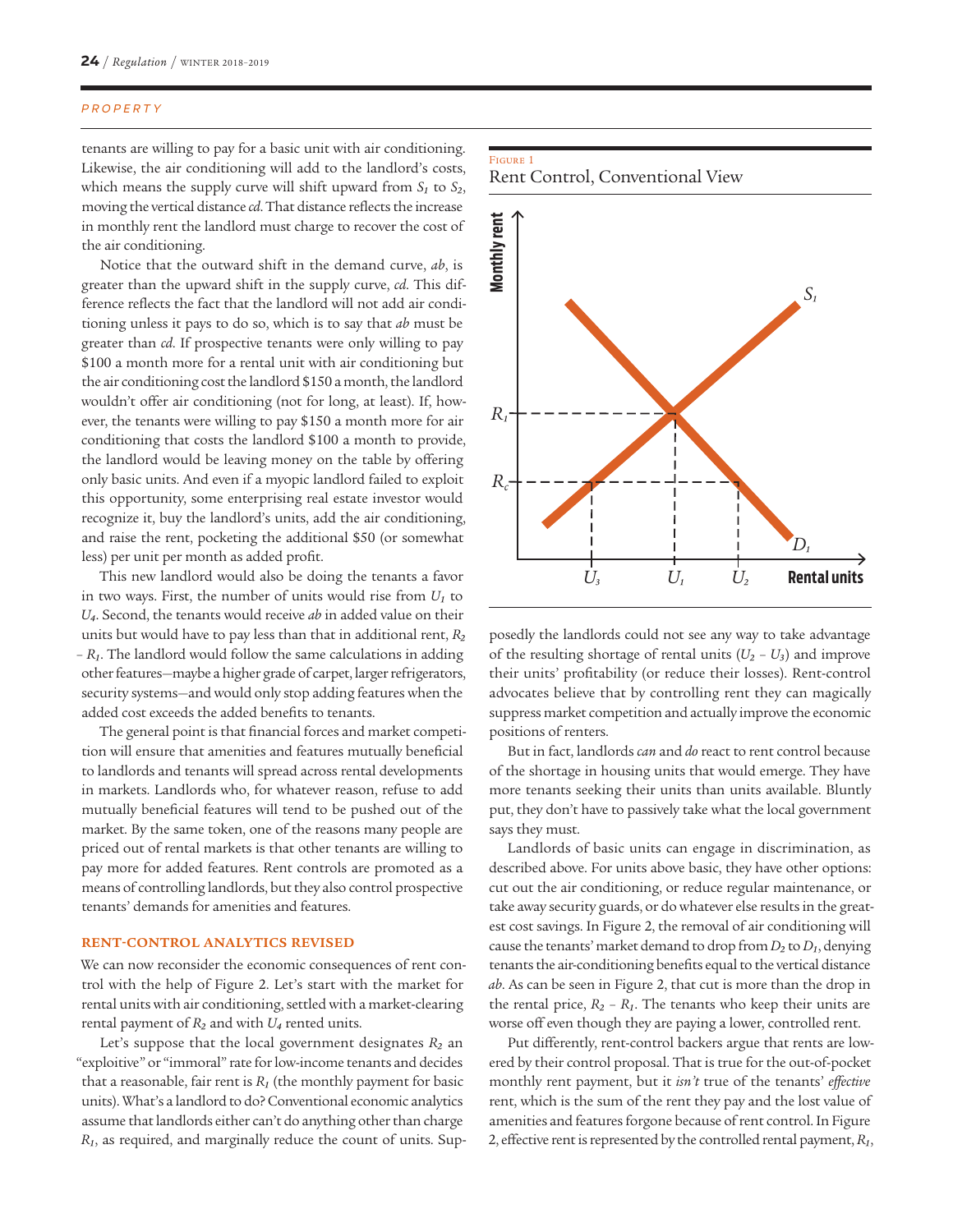## Figure 2

Adding Apartment Features and Rent Control



*plus* the loss in the air conditioning benefits, *ab*, which together equal *R3*. Notice that *R3* is higher than the uncontrolled market rental rate, *R2*. That is, rent control *increases*, rather than *decreases* (as backers claim), tenants' effective rents.

At the same time, landlords *receive* a lower effective rent. Their monthly costs go down by *cd*, but that cost reduction is less than the decrease in the rent they can charge,  $R_2 - R_1$ . As with the tenants, the landlords are worse off, on balance, because of the controls.

Notice in Figure 1 that the decrease in the available basic rental units is  $U_1 - U_3$ . The decrease in available rental units in Figure 2 is much lower,  $U_4 - U_1$ , than would have been the case had landlords not been able to take away features (resulting in a decrease in units to  $U_4 - U_3$ ). This is the case because the landlords remove features and thus lower their costs, enabling them to continue to offer more—but less valuable—units to tenants.

In this way, price controls do damage in the covered markets. However, landlords, by taking away features, somewhat moderate the damage done: tenants are better off by losing features than losing more units. And it should be noted that landlords' ability to take away features reduces their ability and willingness to discriminate against prospective tenants on whatever basis they fancy (e.g., race, gender, religion, physical attractiveness, pets).

Moreover, landlords *must* adjust their features, given extant competitive market forces that are at work establishing rental units' combinations of amenities, features, and rent. Those landlords who are reluctant to remove the air conditioning, or

curb regular maintenance, or delay the replacement of worn carpet can be expected to be bought out by landlords who are not so reluctant.

Again, landlords must heed competitive market forces. Rentcontrol backers seem to think that landlords, whom they chastise for being profit maximizing, will convert their businesses to charities and do the bidding of the rent-control advocates, even when rent-control advocates denigrate the landlords as "capitalist pigs" or other choice slurs. They scold landlords for having "monopoly power," not realizing that the landlords' market power will be enhanced by the shortages that rent control generates.

But there is more. Landlords, in addition to removing features, can develop an array of "tie-in sales." For example, under rent controls in New York City decades ago, landlords began charging extra for keys to enter apartment buildings' front doors. These charges, dubbed "key money," capitalized the difference between the market rental payment and the controlled rent. The price of the key could be expected to vary with the controlled rent level (the lower the controlled rent, the more key money demanded) and the features removed (the more features eliminated, the less key money demanded). Key money is now illegal, but the effect of that control extension has been to increase the shortage of rental units.

Landlords can get even more creative. They can start charging for repainting, use of the pool, and use of provided furniture, as well as providing air conditioning, security systems, and other features. The one silver lining for tenants from these "creative reactions" to rent control is that they can result in landlords taking fewer housing units off the market than would otherwise occur.

### **CHASING THE RENT-CONTROL RAINBOW**

Rent-control advocates might respond that, if their rent ceilings result in feature reductions, government can enact additional controls that mandate certain apartment features. But there is a limit to how much control government can exercise over rentals—if government truly wants to help renters.

With required features specified, landlords can move to other margins of their apartment "bundles." They can simply withhold *other* features or become even more creative in adding tie-in sales. (New York City's rent regulations are now a legal morass of what landlords can't do.) Rent controls can push many landlords into progressively withdrawing maintenance as the market rent gradually moves up and the controlled rent remains fixed (or "stabilized" with increases in the controlled rent lower than increases in the market rent).

Along the control track, landlords can treat tenants progressively worse by using inconsiderate and unkind, if not outright nasty, comments and actions. Being nice and respectful to customers can be costly, after all. The landlords' (and their managers') surliness would reduce the development's profits absent rent controls, but with rent controls the effect can be limited to causing tenants to go elsewhere (say, into up-market units with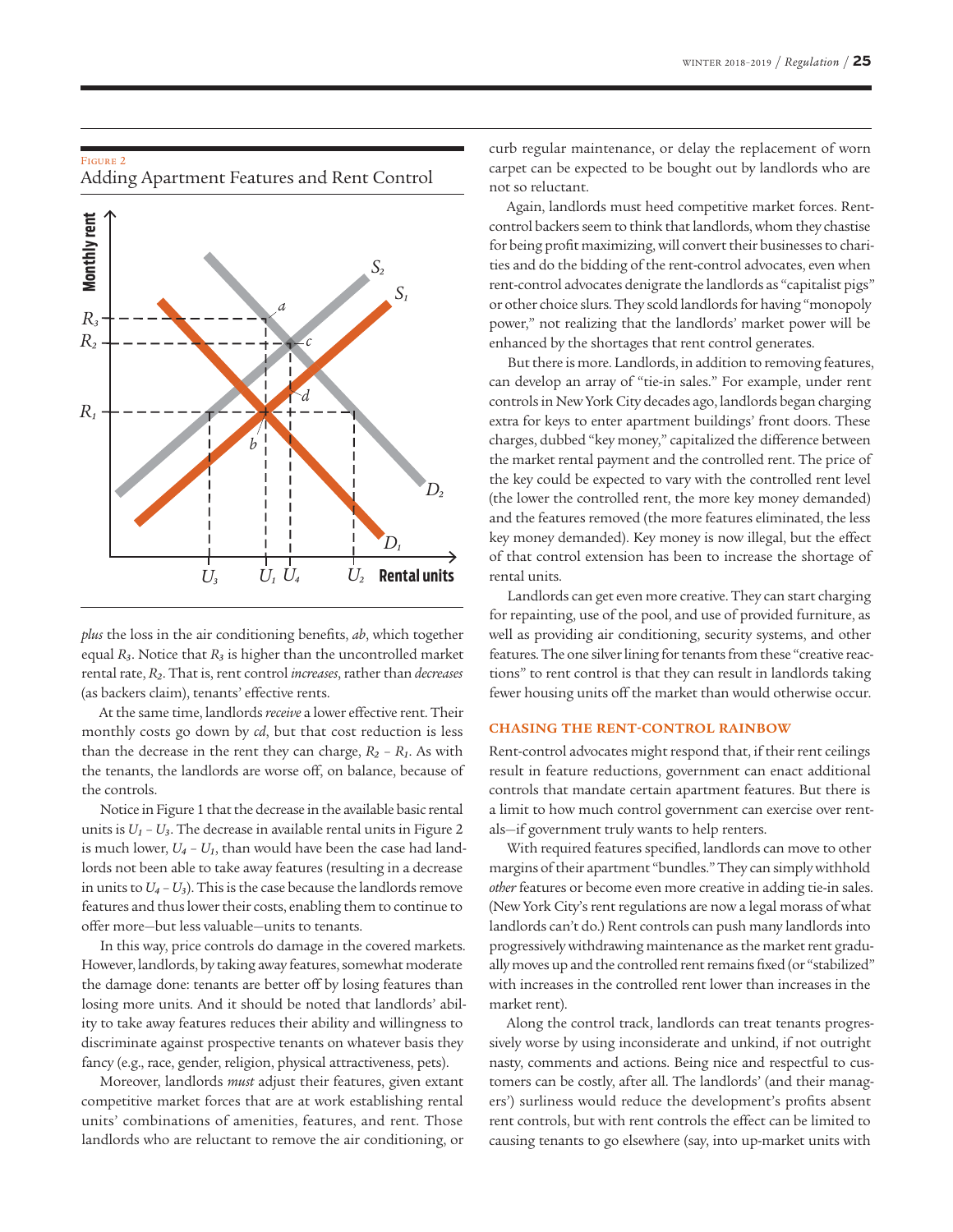#### PROPERTY

more features that the renters don't consider worth the higher rents) but be replaced by other renters in the tight housing market.

To the extent that government can extend its regulations over more features (and amenities), landlords can be expected to do what comes naturally in the conventional rent-controlled models: take units off the market (through deterioration, conversions to condos, and scrapping building plans). This means that added controls can lead to more discrimination on sev-

eral fronts among prospective tenants. Tenants with relatively low incomes and low credit scores (or with dogs and children) can expect their rental options to shrink more than those renters with higher incomes and credit scores. As rent controls are extended, low-income tenants can be expected to crowd ever more densely into basic units, or worse.

Of course, rent control advocates may continue to chase their rainbows by prodding government to extend controls ever

more broadly over what landlords can do. In essence, government would assume the role of de facto owner—without investing public capital but with the usurpation of developers' capital, all the while claiming the intent is to help hapless tenants.

That would be a neat trick if it could last. But developers would soon catch on to government's tricks and stop risking their own capital in the jurisdictions where rent controls prevail. Of course, that would exacerbate the shortage of rental units at decent prices—precisely what the advocates oppose.

At that point, governments would recognize that the only option for providing affordable housing would be to build basic housing, dubbed "public housing." Of course, government has long offered public housing, with disappointing results reflected in poorly maintained projects plagued by crime, cyclical poverty, and despair. The end of the rent-control rainbow is not a pot of gold, but a pot of coal.

# **PERVERSE EFFECTS OF RENT CONTROLS ON MAIN-TENANCE**

Landlords' most immediately attractive line of defense against imposed rent controls might be to allow maintenance to slide, for example, by refusing to repair or delaying repairs on plumbing and electrical networks in their rental developments and by reducing the frequency of grass mowing, trimming shrubbery, and removing litter. Such strategies gradually transform landlords into "slumlords." Tenants might not like the deteriorating looks of their rental homes but, with the housing shortage that emerges from rent controls, their complaints would be whistles into the wind.

The local governments might respond (mistakenly) by passing an ordinance allowing tenants to withhold their rents in the absence of repairs. If so, recognizing an opportunity to better

themselves, many tenants would respond by failing to treat their units with the expected care. They might also sabotage their units by loosening, say, plumbing connections that can lead to leaks requiring repairs. If their landlords repair the problems intentionally created, the burden of the repair is on the landlords, who cannot pass along the repair costs to tenants in the form of higher rents. If the repairs are not made, then the tenants can withhold their rent payments, all very legally. The tenants might

*Government would assume the role of de facto owner without investing public capital, but with the usurpation of developers' capital, all the while claiming that the intent is to help hapless tenants.*

> lose value in the maintenance problems they create, but they still can be expected to create the problems so long as the lost value from the repair problems is less than the rent payments they are able to miss.

> Through deterioration and withdrawal of units from the covered rental market, rent controls—if pursued vigorously over time by governments—can have effects similar to carpet bombing, with neighborhoods practically destroyed. Economist Thomas Sowell, in his book *Basic Economics: A Common Sense Guide to the Economy* (5th ed., Basic Books, 2014) observed years ago that New York City's rent controls have had precisely that effect:

Owners have simply disappeared in order to escape the legal consequences of their abandonment, and such buildings often end up vacant and boarded up, though still physically sound enough to house people if they continued to be maintained and repaired. The number of abandoned building taken over by the New York City government over the years runs in the thousands. It has been estimated that there are a least four times as many abandoned housing units in New York City as there are homeless people living on the streets there.

Such are the perverse and unanticipated consequences of rent controls.

### **HOW RENT CONTROL FAVORS THE RICH**

Advocates of rent control are concerned for the welfare of the poor and the "near poor." As such, they should be distressed that the likely (and realized) effect of rent control is to benefit higher-income classes at the expense of others.

When rent control only applies to housing for the poor or to rental units that carry rents under some specified monthly rent level (now \$2,700 in New York City), the rich benefit. The poor